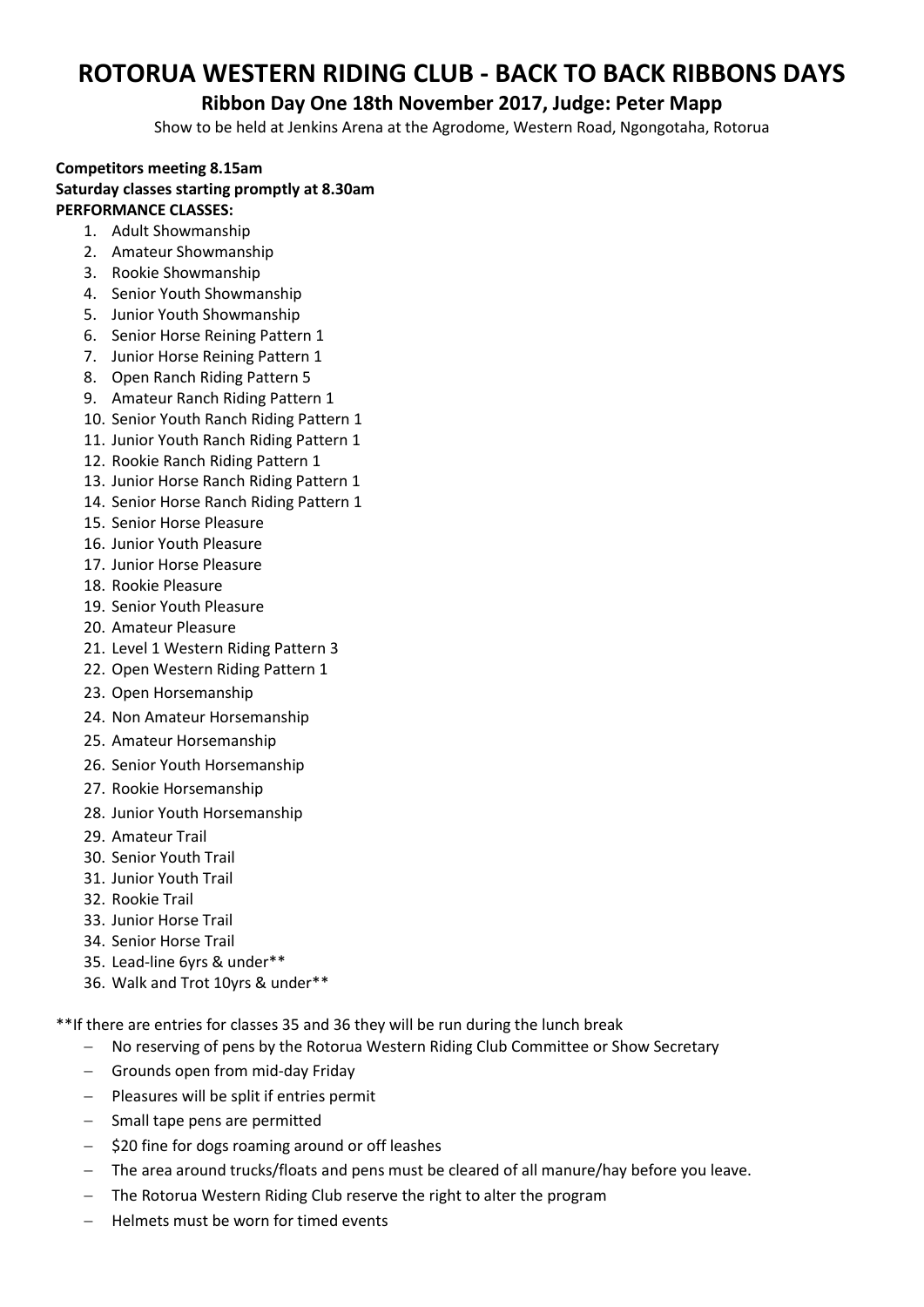# **ROTORUA WESTERN RIDING CLUB - BACK TO BACK RIBBONS DAYS**

## **Ribbon Day Two 19th November 2017, Judge: Peter Mapp**

Show to be held at Jenkins Arena at the Agrodome, Western Road, Ngongotaha, Rotorua

#### **Competitors meeting 8.15am Sunday classes starting promptly at 8.30am PERFORMANCE CLASSES:**

- 1. Senior Horse Trail
- 2. Junior Horse Trail
- 3. Open Versatility
- 4. Senior Horse Ranch Riding Pattern 4
- 5. Junior Horse Ranch Riding Pattern 4
- 6. Senior Horse Pleasure
- 7. Junior Youth Pleasure
- 8. Junior Horse Pleasure
- 9. Rookie Pleasure
- 10. Senior Youth Pleasure
- 11. Amateur Pleasure
- 12. Senior Youth Reining Pattern 7
- 13. Amateur Reining Pattern 7
- 14. Junior Youth Reining Pattern 14
- 15. Rookie Reining Pattern 14
- 16. Level 1 Western Riding Pattern 2
- 17. Open Western Riding Pattern 3
- 18. Open Keyhole
- 19. Senior Horse Hunter Under Saddle
- 20. Senior Youth Hunter Under Saddle
- 21. Amateur Hunter Under Saddle
- 22. Junior Youth Hunter Under Saddle
- 23. Rookie Hunter Under Saddle
- 24. Junior Horse Hunter Under Saddle
- 25. Adult Hunt Seat Equitation
- 26. Senior Youth Hunt Seat Equitation
- 27. Amateur Hunt Seat Equitation
- 28. Junior Youth Hunt Seat Equitation
- 29. Rookie Hunt Seat Equitation

#### **Entries and payment must be received by 10th November or enter on the day as per prices below**

Entry Fee for one day \$40 plus ground/ facility fee of \$10 = \$50 Entry Fee for two days \$65 plus ground/facility fee of \$15 = \$80 Or \$7 per class plus \$10 Ground/ facility fee for one day or \$15 for the weekend **Entries on the day** for one day \$50 plus ground/ facility fee of \$10 = \$60 **Entries on the day** for two days \$75 plus ground/ facility fee of \$15 = \$90 Or \$8 per class plus \$10 Ground/facility Fee for one day or \$15 for the weekend